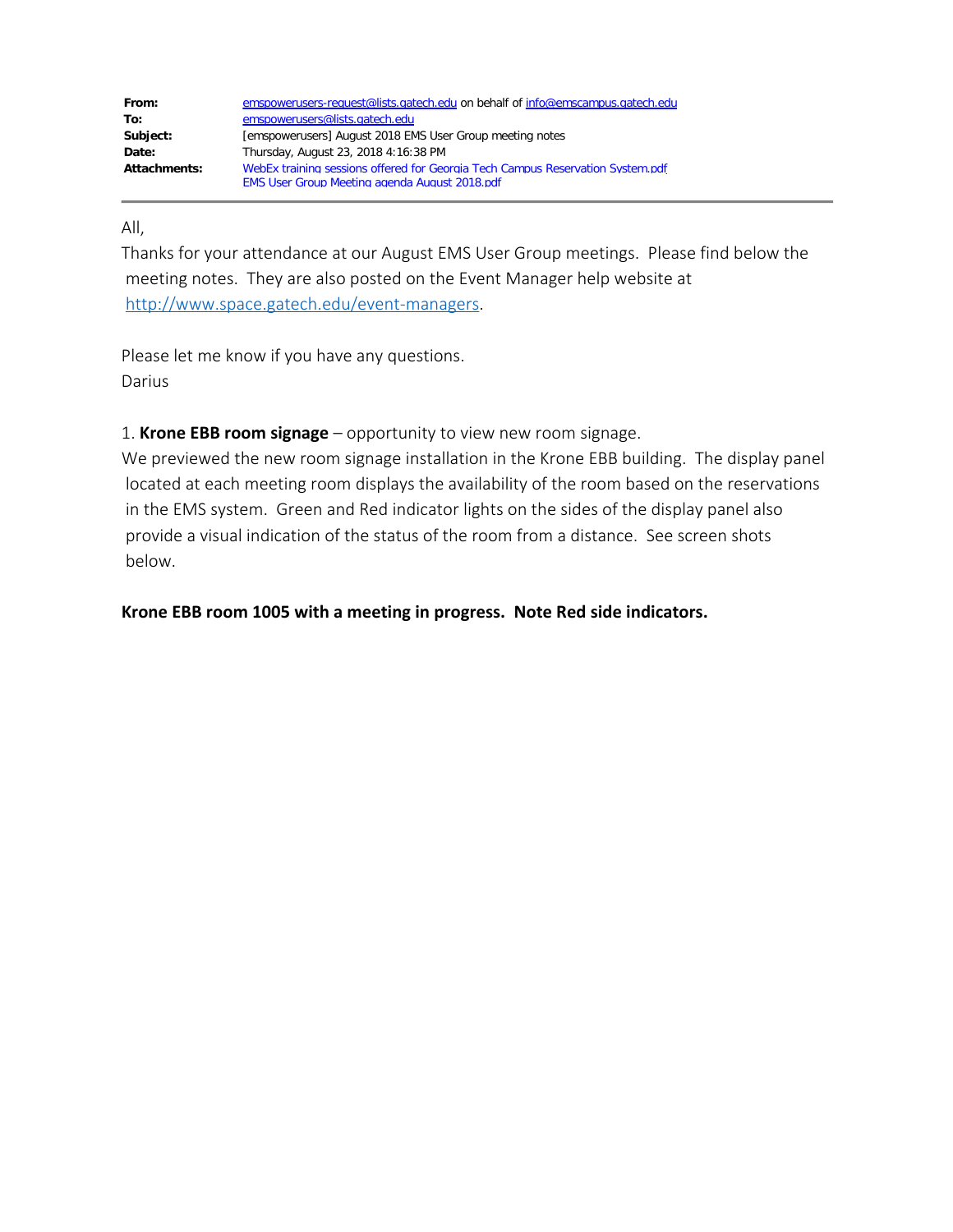

**Krone EBB room 5029 in an available status. Note Green side indicators.**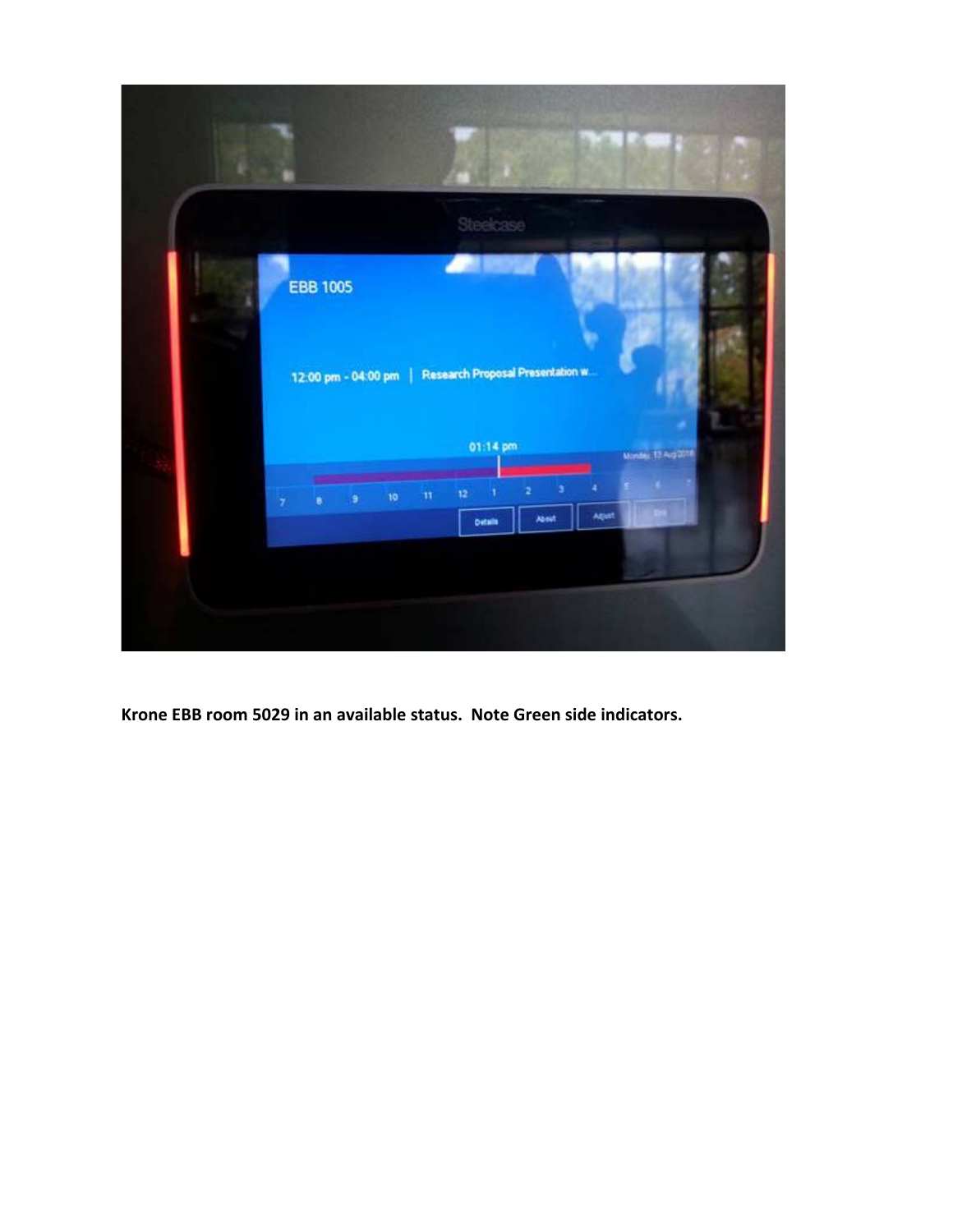

**2. EMS Building/Room calendars for use in websites** – review several websites using EMS calendar.

We reviewed several websites containing the EMS calendar feature embedded in the website. EMS calendars are also available as clickable links for use in a browser window. This could be useful for a building information desk for attendants to have ready access to room availability and meeting information. Please contact me at [info@emscampus.gatech.edu](mailto:info@emscampus.gatech.edu) if you would like EMS calendar links created for your building.

Websites with an embedded EMS calendar:

Krone EBB: <https://ebb.gatech.edu/node/114/>

Library VizLab:<http://libguides.gatech.edu/dataviz>

Tech Rec:<https://studentcenter.gatech.edu/rent-tech-rec>

Under the Couch: <https://studentcenter.gatech.edu/under-the-couch>

**3. GT Events survey results** – highlight of recent survey results.

The current GT Events survey results were presented. Items of note:

A. Overall experience with GT Events: Satisfied – 71%, Neither satisfied or dissatisfied – 13%, dissatisfied – 16% (Top reason for dissatisfaction: Not able to easily find the building and room I wanted – 70%. We are covering the Browse by Locations feature in the upcoming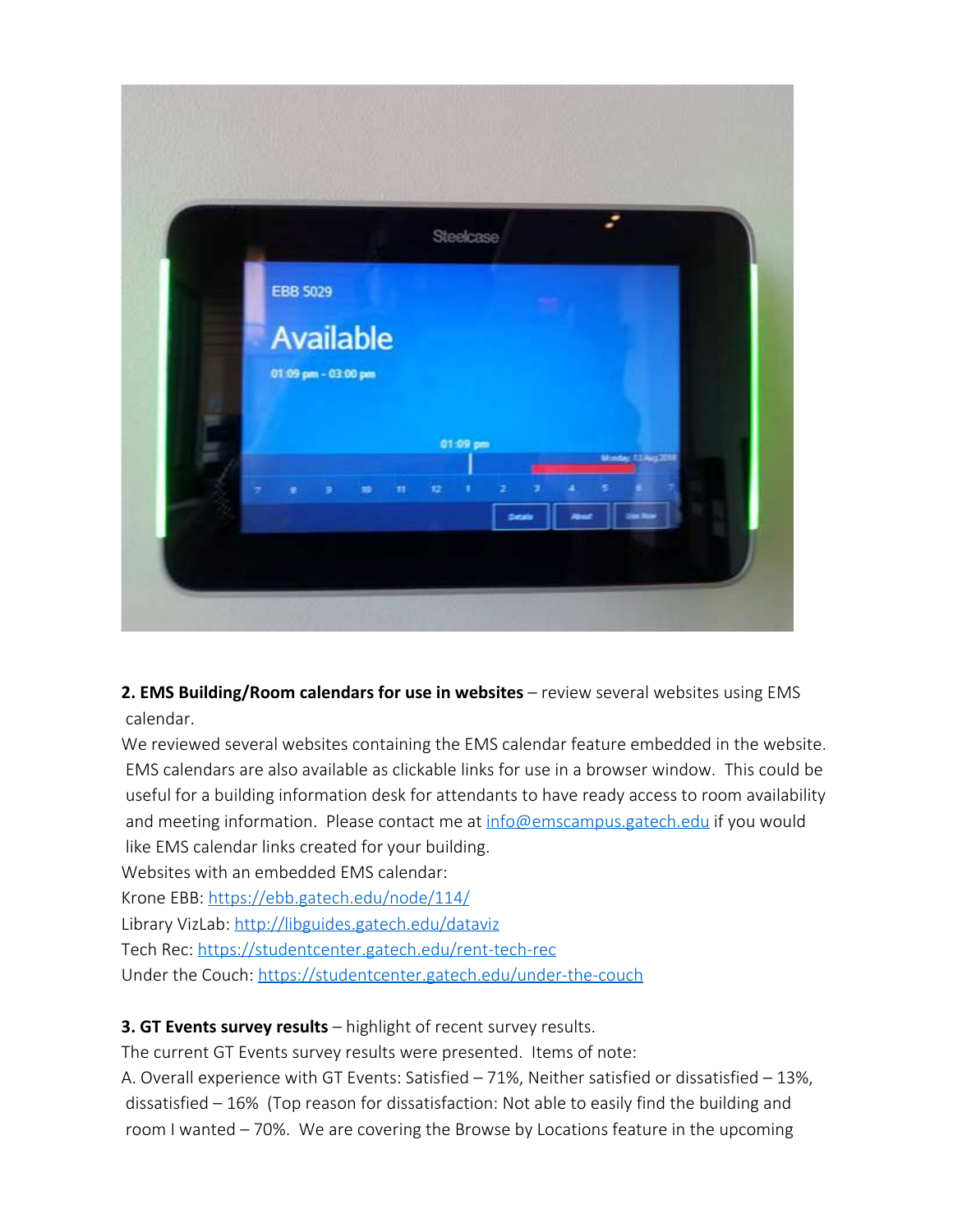training sessions which provides a view of the availability of all rooms rather than having to decide which reservation template to choose.)

B. Reasons for satisfaction: Can request space at any time – 40%, Do not have to remember contacts for space – 20%, Can check status of reservation at any time – 20%, Don't have to keep up with confirmation printout  $-20\%$ 

C. Device used to make reservation requests: desktop/laptop – 84%, iPad/tablet – 4%, cell phone  $-12%$ 

D. Do you find it beneficial for GT Events to create an Outlook calendar event for your reservation?: Yes – 73%, No – 27% (Reasons for No: Prefer not to add event to Outlook calendar – 40%, I make reservations on behalf of others – 40%, various other reasons – 20%. We are covering how to not create an Outlook calendar event in the upcoming training sessions.)

Make up of survey participants: Faculty  $-7\%$ , Staff  $-63\%$ , Student  $-28\%$  (Undergrad  $-74\%$ , Grad  $-26%$ ), Eternal  $-2%$ 

**4. GT Events help site and newsletter** – one stop shop for GT Events information. The GT Events help website and newsletter were reviewed highlighting helpful information for GT Events users. The site and newsletter are located at  $<http://www.space.gatech.edu/gt-1>$ [events.](http://www.space.gatech.edu/gt-events)

**5. Upcoming GT Events training sessions** – sessions available in late August. We are providing WebEx and live training sessions for GT Events users over the next several weeks. See attachment for upcoming dates. This information was communicated to GT Events users via email and is posted in the GT Events newsletter at <https://space.gatech.edu/gt-events-news-letter/> .

**6. EMS admin function highlight** – The "Configuration" menu – how to configure rooms and building hours.

We reviewed how to set your building's opening hours, how to configure room setup types and how to add features to rooms. Please contact me at  $info@emscampus.gatech.edu$  of you have questions about any of the material we covered.

## **Other items discussed:**

Q. Is training schedule posted on the website? A. We have posted the training schedule in the GT Events newsletter at <https://space.gatech.edu/gt-events-news-letter/>.

Q. Which room setup types show to requesters in GT Events?

A. Only the ones that are checked as "In Use".